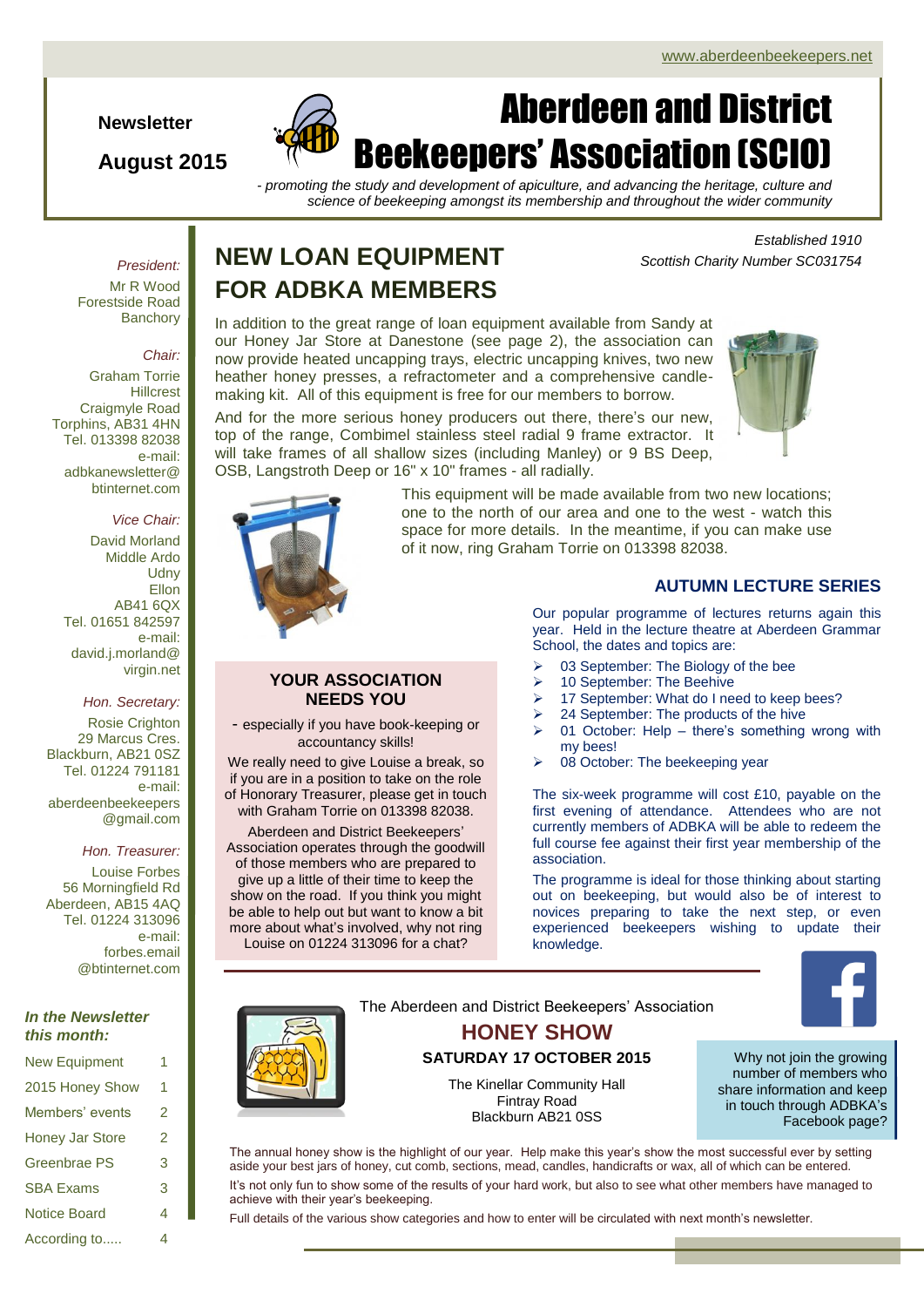

### Page 2 of 4 ADBKA Newsletter

#### **APIARY DEMONSTRATION:**

#### **At the heather – with professional beekeeper, Murray McGregor**

Saturday 15 August at 1.00pm Raebush

*Half way along the minor road between the B9119 and the A97. From the south, pass the Burn O'Vat Visitors' Centre, then fork left, signposted 'Raebush' - signage will be posted at site*

For those who want to meet up earlier, bring your own picnic to the Burn O' Vat Visitors' Centre car park (postcode AB34 5HB) at mid-day for an informal get-together before the apiary visit.

#### **APIARY DEMONSTRATION:**

**Varroa treatment, feeding and preparing for winter** Sunday 30 August at 2.00pm ADBKA Apiary Crathes Castle, Banchory, AB31 5QJ

#### **AUTUMN LECTURE SERIES:**

**An introduction to bees and beekeeping** Aberdeen Grammar School, Skene Street, Aberdeen, AB10 1HT Starts Thursday 3 September, 7.30pm-9pm *(See more on front page)*

**Aberdeenshire Council's Landscape Services** Manager, Graham Wall, has recently announced an action plan that includes proposals to:

- promote the use of the Aberdeenshire seed mix in new roadside verges;
- require buffer strips adjacent to water courses in all relevant developments and seek opportunities to enhance these through appropriate planting and maintenance;
- investigate opportunities to create low maintenance habitats in open space that will benefit a wide range of invertebrates including pollinators;
- provide advice on bug box designs;
- provide space for bee hives of native species and seek opportunities to provide suitable areas for hives in new developments;
- provide space for allotments;
- identify sites for community orchards;
- promote the use of the NE LBAP Bumble bee mix
- undertake a review of the Council's summer bedding scheme and consider switching to the use of perennial pollinators in appropriate locations;
- review the identification and management undertake a demonstration project on Council property to improve the value of the grounds for pollinators.

*Thanks to Ian Murray for this item*



It's August, and the bees from our Crathes apiary are taking a holiday in Glencat, where the ling heather lays in wait.

Thanks are due to the 26 members who helped manage the association apiary this year. Only through their dedication and hard work was it possible to run this year's apiary demonstrations.

#### *For the loan items, a returnable £10 deposit is required, with the maximum length of loan being two weeks. As other members may be waiting to borrow extractors, etc. these must be returned on time and in a clean condition.* **Visit the ADBKA Honey Jar Store for:** Ragus Candy Apistan (10 strips, sufficient for 5 hives)  $\overline{ }$ Ambrosia Syrup Honey Jars and Lids Mesh Floors – National size (wire only) Hessian Squares for smoker fuel *Free loan of:* Honey extractors Mini-melters Heather honey press Wax extractor Wax foundation press Approximately half a mile along Laurel Drive, turn into Laurel Place on your right - it's a semi-circle so take the second entrance into this street. Now turn left into Laurel Avenue. Danestone Market Garden is signposted, on the left, about 100 yards along. **Danestone Market Garden AB22 8AJ** You may be asked to show your ADBKA membership card when you visit the store, so remember to take it along

The store is open between 6.30pm and 8pm on Wednesday evenings and at other times by arrangement with Sandy Gordon (Tel: 01224 484540)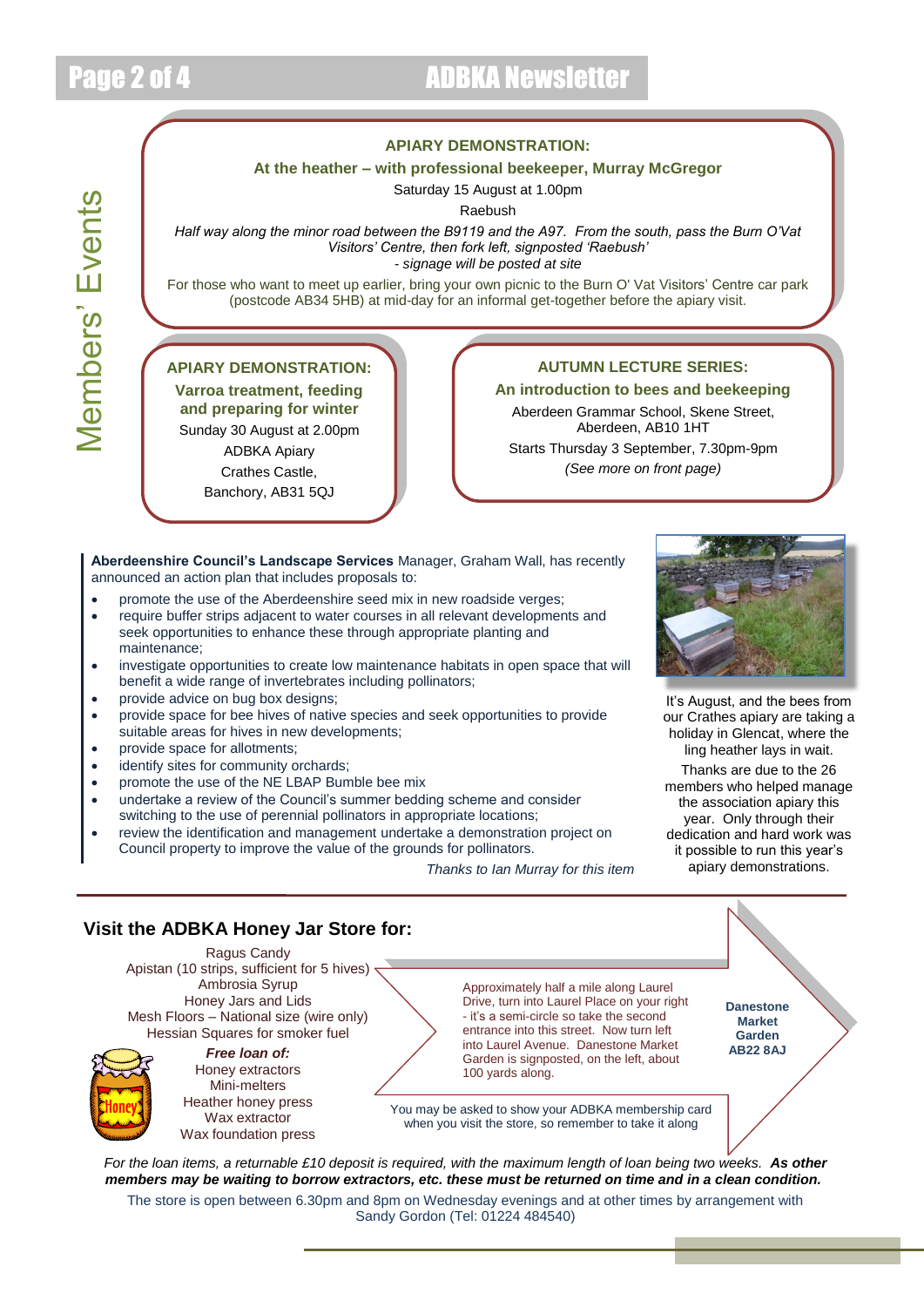### **Greenbrae Primary School Bee Project 2014-15**

- by David Morland, ADBKA Vice Chair

In September 2014 I was invited to participate in a Bee Project at Greenbrae Primary School, Bridge of Don. Judy Duncan, P7 teacher and eco project leader helped the school obtain grant funding of £4271 from the Scottish Government and Mains of Loirston Charitable Trust, and had submitted an entry for the WWF 'Grand Green Idea' competition. It was a whole school venture and the enthusiasm and commitment was tangible.

The project had been going for several months, under the expert guidance of Dr Ewan Campbell, Aberdeen University, when I joined the team. They had purchased a queen from Colonsay, which, as many will know has long been established as one of the few sites in UK where it is possible to breed the British Black Bee (AMM) with little risk of mixing with other strains, and which is now protected under The Bee Keeping (Colonsay and Oronsay) Order 2013. The bees came from Willow Lohr and the colony soon settled down to be child-friendly.

My role initially was to talk to all of the classes about bees and how to keep them - I used the miniature WBC that Sandy Gordon has, together with one of my own Nationals to explain a little of the beekeeping year to the children. I found this very rewarding because the pupils – (from Nursery up to P7) were so receptive and enthusiastic about the project and asked many challenging questions. They were particularly interested in the forkytails and dead bees that they saw in my hive!

We took P1 to P7 on 3 visits to the colony that had been sited at Middleton of Potterton where there is a pick-your-own strawberry field. The school had bought their own mini-bee suits and we were able to see Ewan inspecting the colony at first hand, including several sightings of the Colonsay queen. Some of the more cautious became quite animated when they were able to handle frames of comb and brood and see the bees close up.

The bee project team arranged Bee Weeks involving the whole school in a range of activities including readings of bee stories, bee games and talks and demonstrations about the importance of bees in food production with hands-on baking! – much of the funding was provided by the 'Food for Thought Education Fund'. Another important element of the project was Art – the school produced a very varied range of drawings and paintings of the honeybee and its life which were on show around the school before Christmas and much admired by the parents. Much of the art activity centred on the making of a calendar which was on sale to raise more funds for the school (the apiary at Crathes now has one hanging in the beekeepers lodge).

The school year culminated with the extraction of some oil seed rape honey with the willing assistance of pupils from all classes who uncapped the comb and took turns on the extractor handle. Another highlight of this day was seeing young bees emerging from some of the brood comb. We managed to produce many jars of Greenbrae Honey which were sold at an Open Day at the end of term.

It has been a highly successful project and, if generating such interest and understanding of



*The young beekeepers at Greenbrae busy with a hive inspection*

bees was not enough, the school also won two awards: One for photography - many pictures had been taken of progress and some were submitted to the BBC Wildlife Digital Schools Competition, winning the KS2 (P5 - 7) category. The other jewel in the crown was top prize of £2,000 in the World Wildlife Fund for nature 'Grand Green Idea', with Greenbrae Primary beating tough competition from all over the country.

I was very pleased to be part of the project and would recommend the experience to anyone who wants to raise awareness of the importance of the honeybee today.

The next opportunity to sit the SBA's modular examinations is 4 November 2015. All of the modules, 1,2,3,5,6,7,8, can be taken. If you wish to enter for any of these modules please apply to Alan Riach before 19th September 2015, on the application form, which can be printed from the SBA web site at [http://www.scottishbeekeepers.org.uk/fees\\_exams](http://www.scottishbeekeepers.org.uk/fees_exams.html) [.html](http://www.scottishbeekeepers.org.uk/fees_exams.html) The application conditions and syllabuses are also available on the SBA website.